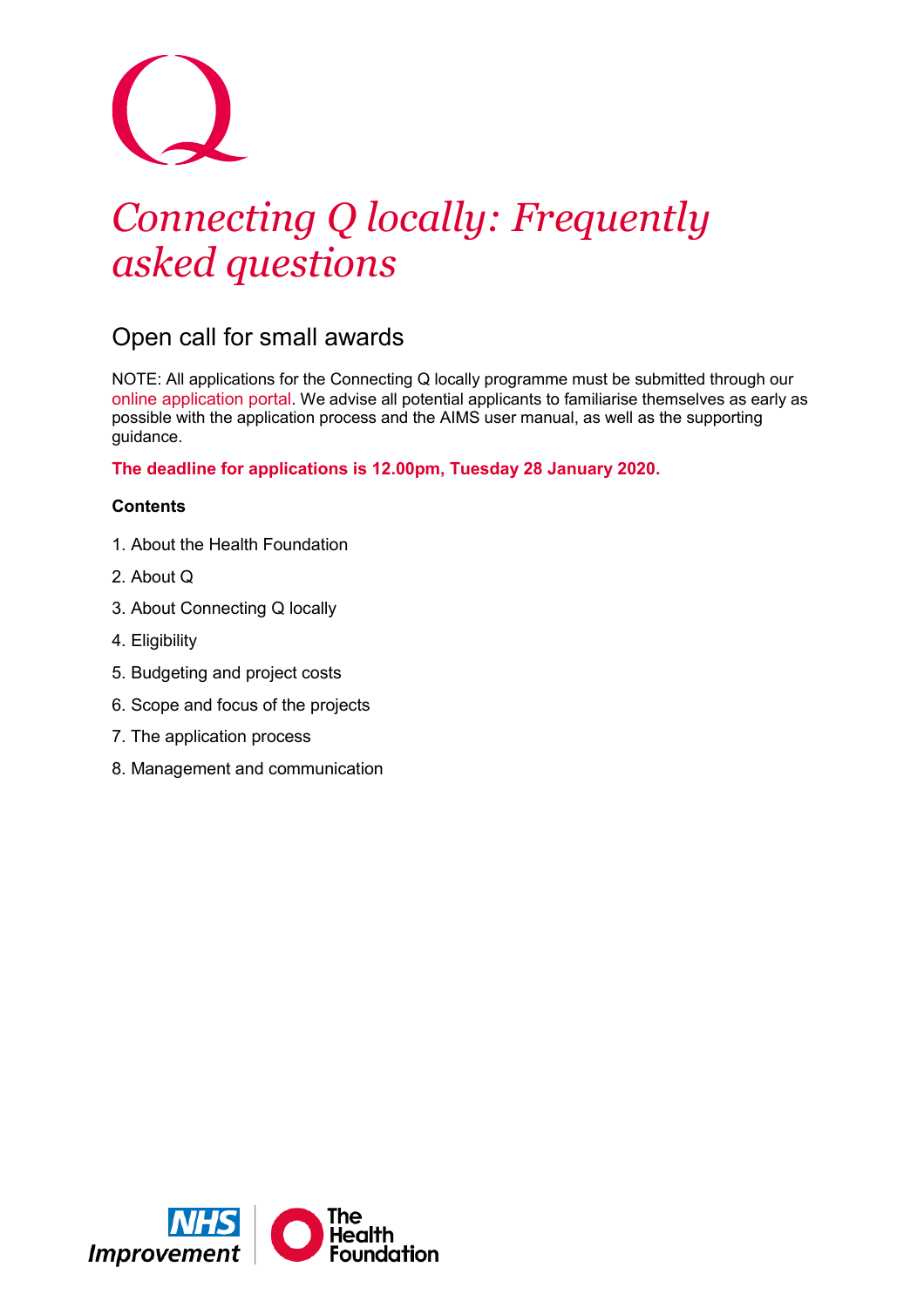# **1. About the Health Foundation**

# **Q. What is the Health Foundation?**

A. The Health Foundation is an independent charity committed to bringing about better health and health care for people in the UK. Our aim is a healthier population, supported by high quality health care that can be equitably accessed. We learn what works to make people's lives healthier and improve the health care system. From giving grants to those working at the front line to carrying out research and policy analysis, we shine a light on how to make successful change happen. We make links between the knowledge we gain from working with those delivering health and health care and our research and analysis. Our aspiration is to create a virtuous circle, using what we know works on the ground to inform effective policymaking and vice versa. We believe good health and health care are key to a flourishing society. Through sharing what we learn, collaborating with others and building people's skills and knowledge, we aim to make a difference and contribute to a healthier population. Further details about the organisation can be found on the [Heath Foundation](http://www.health.org.uk/)  [website.](http://www.health.org.uk/)

# **2. About Q**

# **Q. What is Q?**

A. Q's mission is to foster continuous and sustainable improvement in health and care. To achieve this, we are creating opportunities for people to come together and form a community – sharing ideas, enhancing skills and collaborating to make health and care better.

Q is a long-term initiative aiming to support individuals and their improvement work. Through this, Q benefits member organisations and the populations they serve. It has been designed to complement and enhance other initiatives and networks. People in the community pool together their knowledge, insights and connections – encouraging collaborative ways of making improvements.

# **3. About the Connecting Q locally programme.**

#### **Q. What is the Connecting Q locally programme?**

A. The programme has been designed to provide an opportunity for Q groups and Q partner organisations to apply for funding to help Q members build and strengthen their own networks across the improvement landscape.

We have up to £75,000 of funding in total. We are looking to support good quality projects that:

- Build connections within and across regional boundaries to share learning and showcase best practice.
- Facilitate local or regional networking.
- A thematic area of interest such as a Special Interest Group.
- Require funding of a minimum of £5,000 up to a maximum of £20,000 per project.
- Complete no later than March 2021.
- Are hosted by an eligible organisation that can administer the award.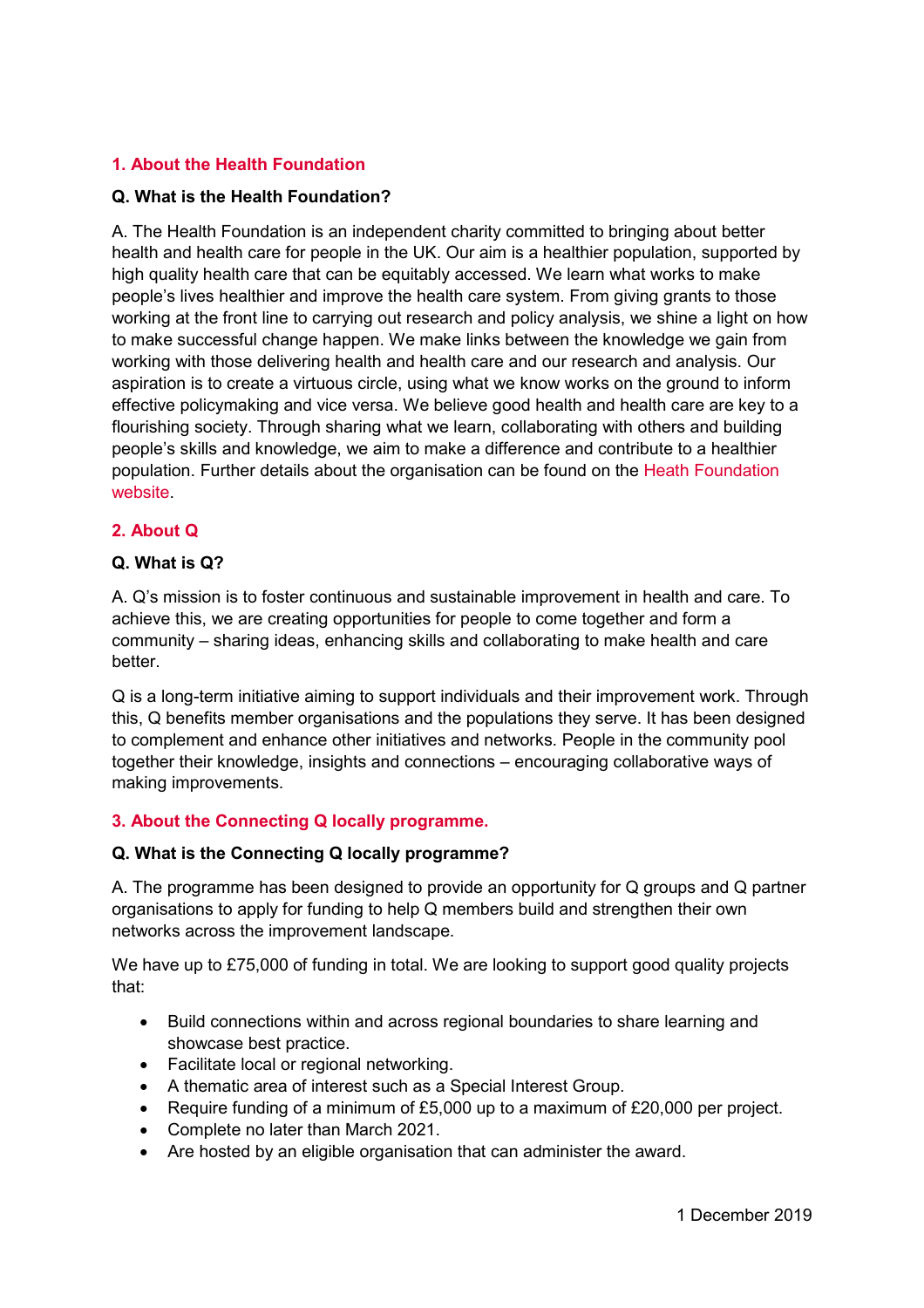# **4. Eligibility**

#### **Q. Who is eligible to submit an application?**

A. Each application should be from an individual member of the Q community and have a lead (or host) organisation that is able to receive the funding and administer payments. We recognise that in some projects much of the work may be done by individuals from other organisations.

Host organisations could include the following:

- Voluntary sector organisations providing care
- Clinical commissioning groups
- Local authorities
- Academic Health Science Networks (AHSNs) and improvement organisations
- Royal Colleges or other membership organisations
- Specialist societies
- Health boards in Scotland or Wales
- Hospital and community health care providers
- Social care providers
- Independent sector providers where the majority of care is NHS or local authority funded
- GP practices/federations
- Commissioning support units.

#### **Q. Does the lead organisation need to be UK-based?**

A. Yes. The lead organisation will have to be UK-based and the lead applicant must be a UK citizen. This is defined as any, some or all of England, Scotland, Wales and Northern Ireland. It excludes the Channel Islands and the Isle of Man etc.

#### **Q. Could two individuals, working for separate institutions, act as joint applicants?**

A. No. We require a single person to be identified as the lead applicant, though we welcome applications that include multidisciplinary and multisite teams. For the purposes of the online application, the contracting and the project management, we require you to have only one named primary/lead contact for each application, and that person must be ultimately responsible for the delivery of the project.

#### **Q. Can I work with other partner organisations?**

A. Yes, applicants can collaborate or subcontract, where appropriate, with partner organisations. Applicants will need to specify what role any partners will have.

#### **5. Budgeting and project costs**

#### **Q. What level of funding can we apply for?**

A. We anticipate funding a mixture of projects through this programme of work, with budgets in the range of £5,000 to £20,000.

#### **Q. How long will the Health Foundation's funding of individual projects last?**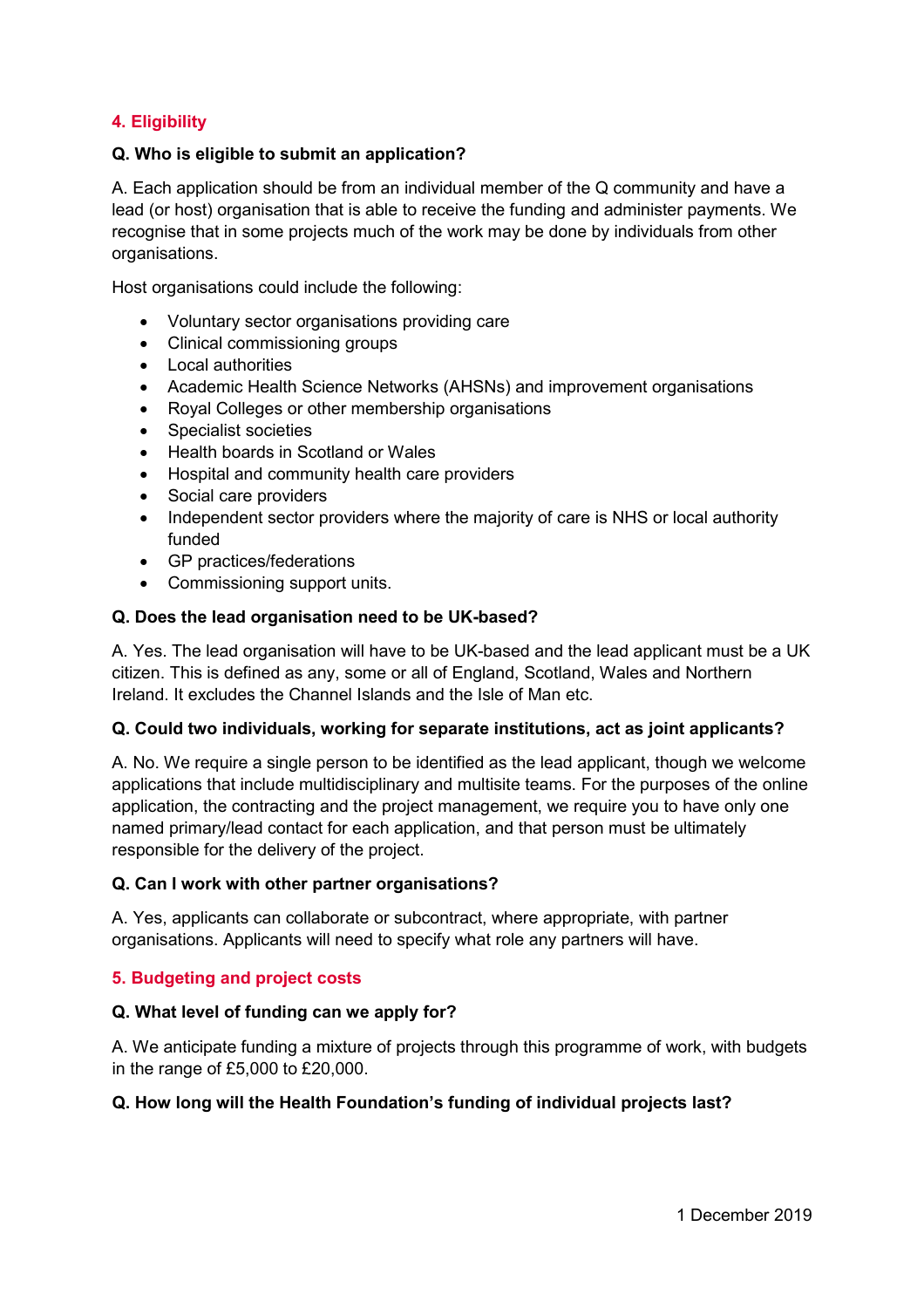A. We anticipate making grants for projects lasting up to a maximum of 12 months. We will also welcome projects that complete in shorter time periods but cannot consider any applications that will last longer.

# **Q. What costs can be included in an application?**

A. You should include expected items of direct expenditure required to carry out the project. Items commonly covered include:

- Expenses for any patient/carer/service user involvement
- Project management and administrative support for the duration of the funding period
- Supply of technical expertise
- Reasonable travel and subsistence costs for meetings (see our [Expenses Policy\)](https://s20056.pcdn.co/wp-content/uploads/2018/08/Q-Expense-Policy.pdf)
- Communication materials and associated staff time required to promote the project, and the time for staff to take part in interviews/events related to promoting the project.

Please note that as a charity we will only fund the full directly incurred costs of the project. This does not include the costs of equipment such as laptops and mobile phones.

# **Q. Will the Health Foundation fund overheads?**

A. No. As a charity we will only fund the full directly incurred and directly allocated costs of the project.

#### **Q. Can we include inflation in our costing?**

A. All costs would need to be covered as part of the overall budget, including any inflationary increases.

# **Q. Do you pay VAT?**

A. No. The project will be supported as a charitable grant and as such is not liable for VAT.

#### **Q. Would you be prepared to part-fund a project?**

A. Yes, we have no objection to joint funding with an existing project or a joint funder. However, your application would need to explain when and from whom the rest of the funding is likely to be secured. Prior to any funding decision, we would need clarity about where responsibility lay contractually in terms of governance issues, intellectual property, publication and dissemination, etc.

# **Q. Is it a requirement that applications should include matched funding contributions from service partners?**

A. No. We are happy to receive applications that can demonstrate a strong commitment to the project from partners, including a matched funding contribution. It is not, however, a requirement that all applications have matched funding.

# **6. Scope and focus of the projects**

# **Q. Our proposal aligns closely to more than one of the Q's areas of interest, is this okay?**

A. Yes, we welcome ideas that cross-cut areas of interest.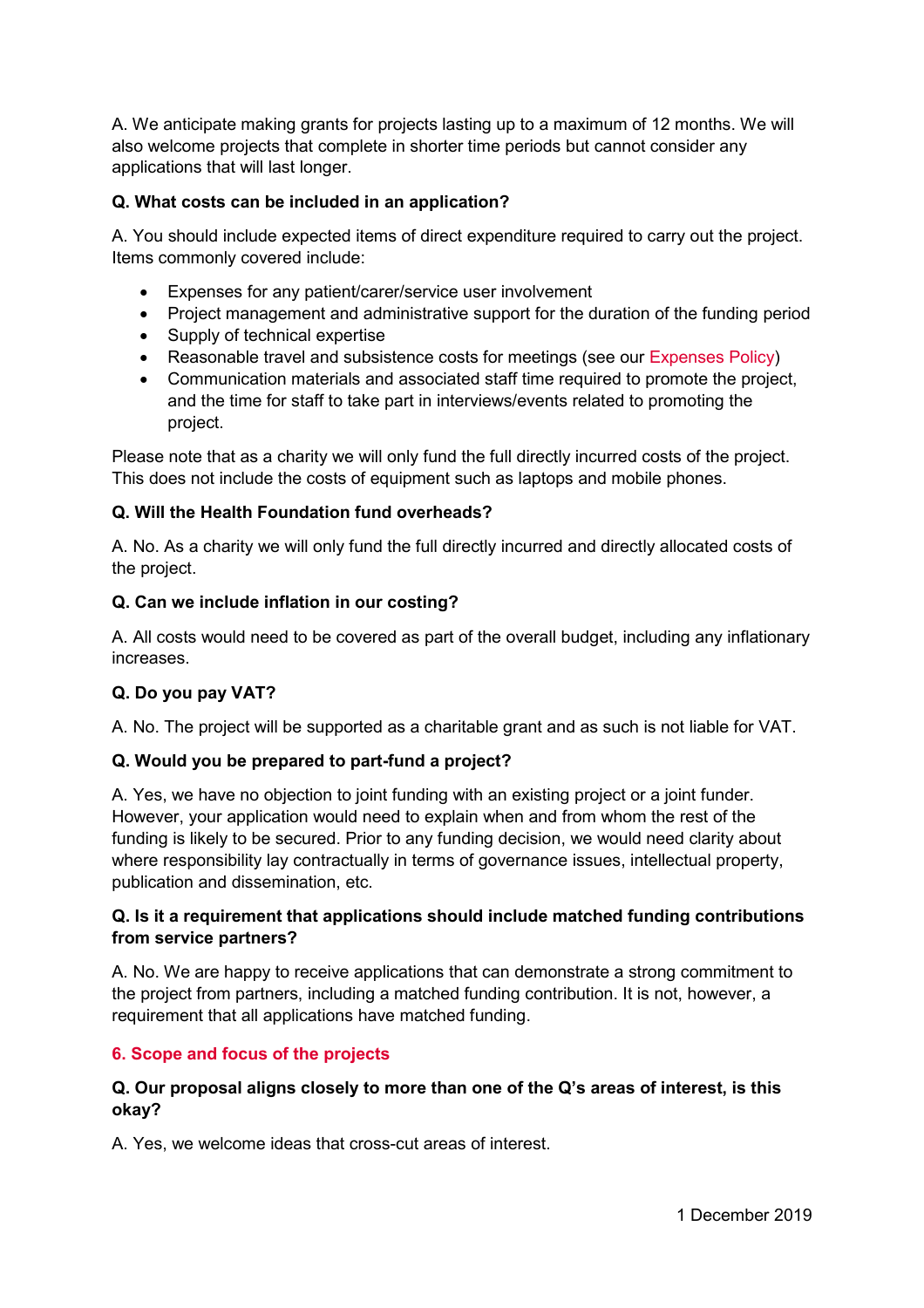# **Q. Do I need to address all three areas of interest?**

A. The activities do not need to focus on all of the areas of interest set out in the Applicant guidance document, but proposals must be strongly relevant to at least one of these.

# **7. The application process**

# **Q. I've applied to the Health Foundation for funding before and have not had to use an online system. Can I submit an application any other way?**

A. No, only applications submitted through our online application portal (AIMS) will be considered for assessment. We would ask that you familiarise yourself with the online application portal at an early stage of your application as we may not be able to respond to any technical queries in a timely fashion in the days prior to the deadline for applications. As such, we are encouraging early application submission to avoid any disappointment. Applicants must read the [Applicant guidance document](https://q.health.org.uk/wp-content/uploads/2018/12/Connecting-Q-locally-applicant-guidance-doc.pdf) and Application [form guidance](https://q.health.org.uk/wp-content/uploads/2018/12/Connecting-Q-locally-application-form-guidance.pdf) before completing an application. These can be downloaded from the [Q website.](https://q.health.org.uk/) The [AIMS](https://www.health.org.uk/sites/default/files/2018-11/aims-applicant-user-guide-v5.0.pdf)  [user manual](https://www.health.org.uk/sites/default/files/2018-11/aims-applicant-user-guide-v5.0.pdf) will help guide you through the online portal. The application form can be downloaded as a Word file, making it possible to work on your application remotely; however, you are required to make your final submission through the online system. Please note that tables, diagrams or mathematical formulas do not always neatly cut and paste into the online portal and should be submitted as attachments.

# **Q. Who should be the primary contact on the application?**

A. The primary contact (including the email address) on your application will be the person who will receive all future communication and correspondence regarding your application. We are advising that, irrespective of who submits the online application, the primary contact (and their email address) should be the project lead applicant – the person responsible for the overall delivery of the proposed project. It is critical that this person has the capacity to check and respond to their emails in a timely fashion as this is the way in which the Q team will communicate the progress of your application throughout.

# **Q. Should I apply for the Connecting Q locally programme as an individual or an organisation?**

A. When using the online application portal, you must apply as an organisation, not an individual. When starting the application process, you will be asked to first register as a user; when doing this, ensure that you tick the 'with an organisation' box before you click 'register'. Once logged in, please ensure that you create an organisation (this and your individual details will then be linked to your account). You may then start to create an application in the organisation's name. This is the only way to apply for a Connecting Q locally award. If you cannot find the programme in the 'create application' drop down menu, it will be because you are trying to create an application on behalf of yourself as an *individual* rather than the organisation. Please note that the email address you register and apply with will receive all communication regarding your application, so please ensure you have registered with the most appropriate email address. We strongly recommend that lead applicants are only involved in one application. We will only accept one application per project lead. We are seeking to support a diverse range of projects so are unlikely to support more than one project submitted by the same team.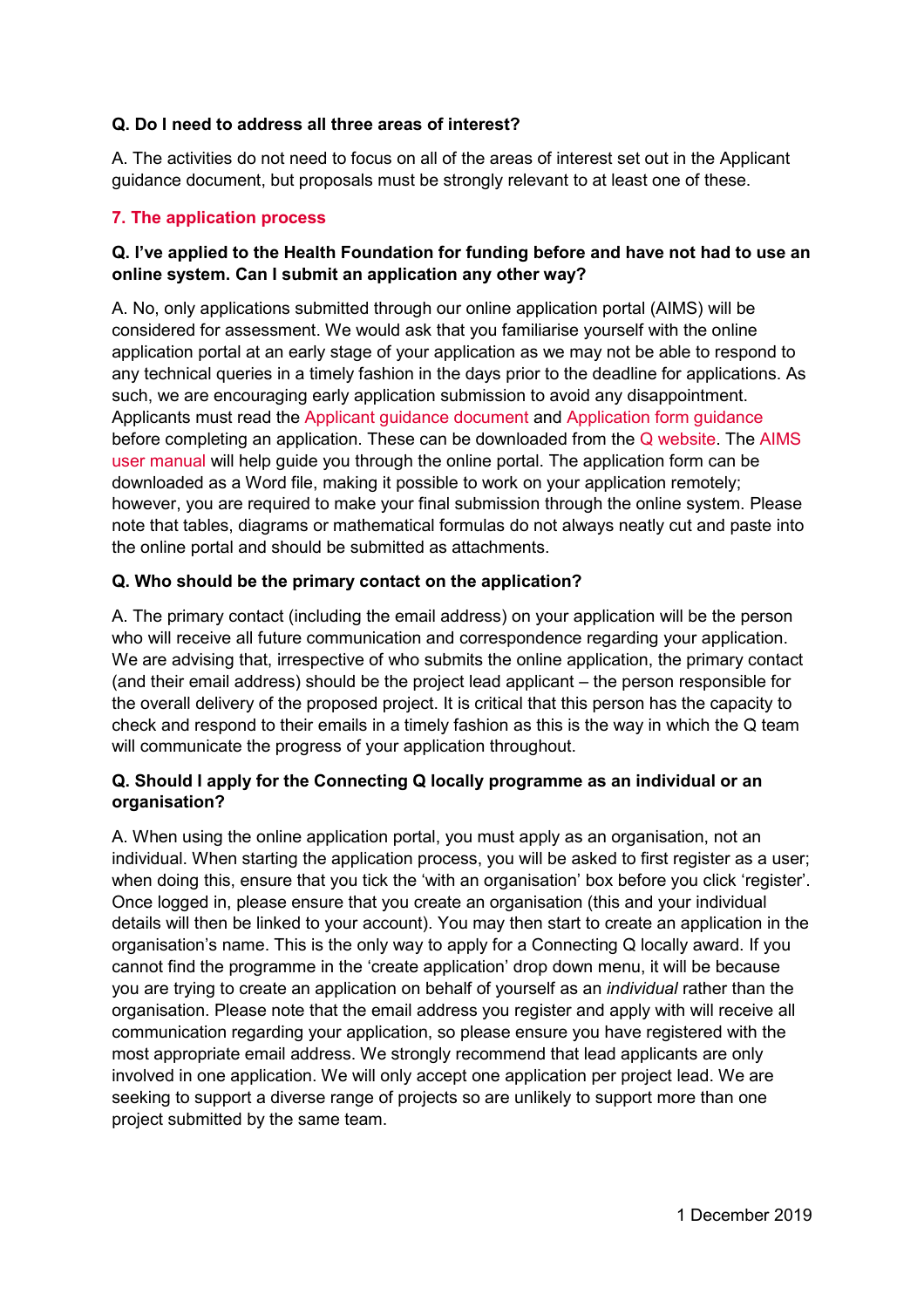# **Q. I'm having problems completing my online form, what should I do?**

A. In the first instance please check that you have completed all the mandatory fields in the online form – it might be helpful to take a written note or screenshot of which questions require review before you re-enter the form. If this has not resolved your problem, please refer to the AIMS user manual. If you have queries about the programme or the application process that have not been answered in this document, the Applicant guidance document or the Application form guidance, please [email the team](mailto:Q@health.org.uk) and we will aim to reply within three working days and, if appropriate, will also update this document (FAQ).

# **Q. Can we include additional material as an appendix?**

A. We would not encourage this. However, there are some questions on the online form where we allow the option to attach a file. Please note that in all cases the file type and size are restricted.

#### **Q. Will I be able to get feedback on my application if it has been unsuccessful?**

A. Yes. All applications that are rejected will have the opportunity to receive feedback. Details of this will be communicated if your application is rejected.

#### **8. Management and communication**

#### **Q. If successful, when does the Health Foundation expect that the project will begin, and when is the earliest that funds would be made available?**

A. We expect projects funded through the open call to begin as soon as is practicable after signing the award agreement. We will come to an agreement with each project lead on the exact scheduling of the award payments as part of the contracting process. Generally speaking, the first payment is made soon after signing the award agreement.

# **Q. What is the Health Foundation's approach to the management of the project grants and requirements for reporting and engagement while the project is being carried out?**

A. For this programme we want to establish mature and mutually beneficial relationships between the successful projects and the Q team. We expect successful project teams to keep us updated on their progress, including through regular contact and final reports. We also want to ensure that any valuable learning is shared with the wider Q community.

#### **Q. Who owns the intellectual property rights for these projects?**

A. Our award agreements are constructed so that you would own the rights to the intellectual property, but you would license the Health Foundation to be able to use the intellectual property. This is so that we can, in partnership with the project team, help to support dissemination of the work and maximise impact in line with our charitable objectives.

#### **Q. What are the Health Foundation's expectations regarding publication of the findings from this project?**

A. The audience for these projects will primarily be existing Q community members alongside the wider improvement network who may be interested in joining or getting involved in Q.